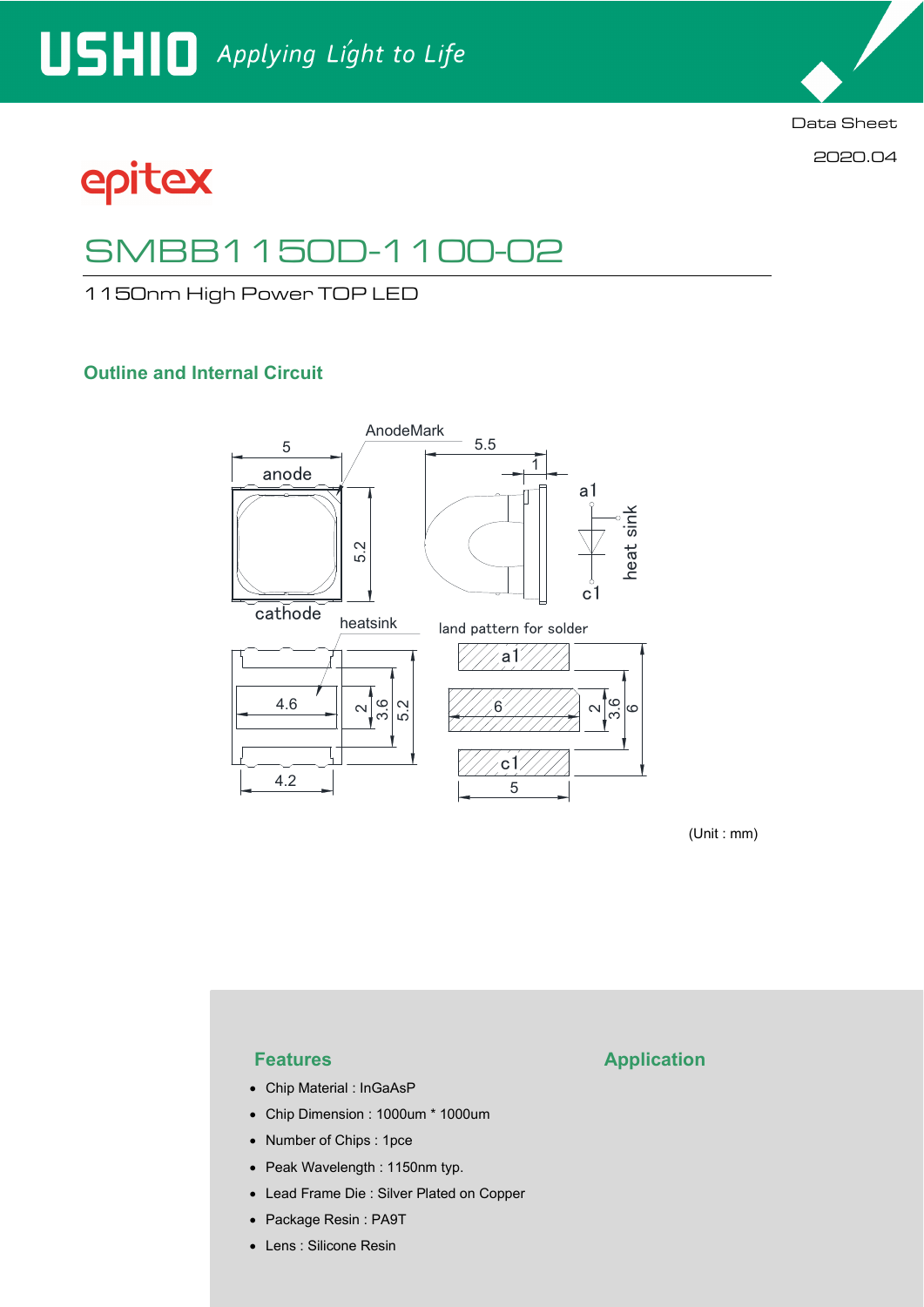### **Absolute Maximum Ratings (Tc=25°C)**

| <b>Item</b>                  | <b>Symbol</b> | <b>Ratings</b>  | <b>Unit</b>  |
|------------------------------|---------------|-----------------|--------------|
| Power Dissipation            | <b>PD</b>     | (1800)          | mW           |
| <b>Forward Current</b>       | IF            | 1000            | mA           |
| <b>Pulse Forward Current</b> | <b>IFP</b>    | (2000)          | mA           |
| Reverse Voltage              | VR.           | 5               | V            |
| <b>Thermal Resistance</b>    | Rthja         | 10              | K/W          |
| Junction Temperature         | Tj            | 120             | $^{\circ}C$  |
| <b>Operating Temperature</b> | Topr          | $-40 \sim +100$ | $^{\circ}$ C |
| Storage Temperature          | Tstg          | $-40 - +100$    | $^{\circ}$ C |
| <b>Soldering Temperature</b> | <b>TSOL</b>   | 250             | $^{\circ}C$  |

‡Pulse Forward Current condition : Duty 1% and Pulse Width=10us.

‡Soldering condition : Soldering condition must be completed with 5 seconds at 250°C.

### **Optical and Electrical Characteristics (Tc=25°C)**

(\*: 100% testing, \*\*: reference value)

| <b>Parameter</b>            | <b>Symbol</b>    | <b>Min</b> | <b>Typ</b> | <b>Max</b> | <b>Unit</b> | <b>Test Condition</b> |
|-----------------------------|------------------|------------|------------|------------|-------------|-----------------------|
| Forward Voltage             | <b>VF</b>        |            | 1.4        | (1.8)      | $\vee$      | $IF=1A*$              |
|                             | <b>VFP</b>       |            | 1.8        |            |             | $IFP = 2A**$          |
| <b>Reverse Current</b>      | IR.              |            |            | 10         | uA          | $VR=5V*$              |
| <b>Total Radiated Power</b> | PO               | 150        | 230        |            | mW          | $IF=1A*$              |
|                             |                  |            | 360        |            |             | $IFP = 2A**$          |
| <b>Radiant Intensity</b>    | IE               |            | 900        |            | mW/sr       | $IF=1A**$             |
|                             |                  |            | 1400       |            |             | $IFP = 2A**$          |
| Peak Wavelength             | $\lambda p$      | 1100       |            | 1200       | nm          | $IF=1A*$              |
| Half Width                  | $\Delta \lambda$ |            | 60         |            | nm          | $IF=1A**$             |
| Viewing Half Angle          | $\theta$ 1/2     |            | ±9         |            | deg.        | IF=100mA**            |
| Rise Time                   | tr               |            | 90         |            | ns          | $IF=1A**$             |
| Fall Time                   | tf               |            | 30         |            | ns          | $IF=1A**$             |

‡Radiated Power is measured by G8370-85.

‡Radiant Intensity is measured by ANDO Optical Multi Meter AQ2140 & AQ2743.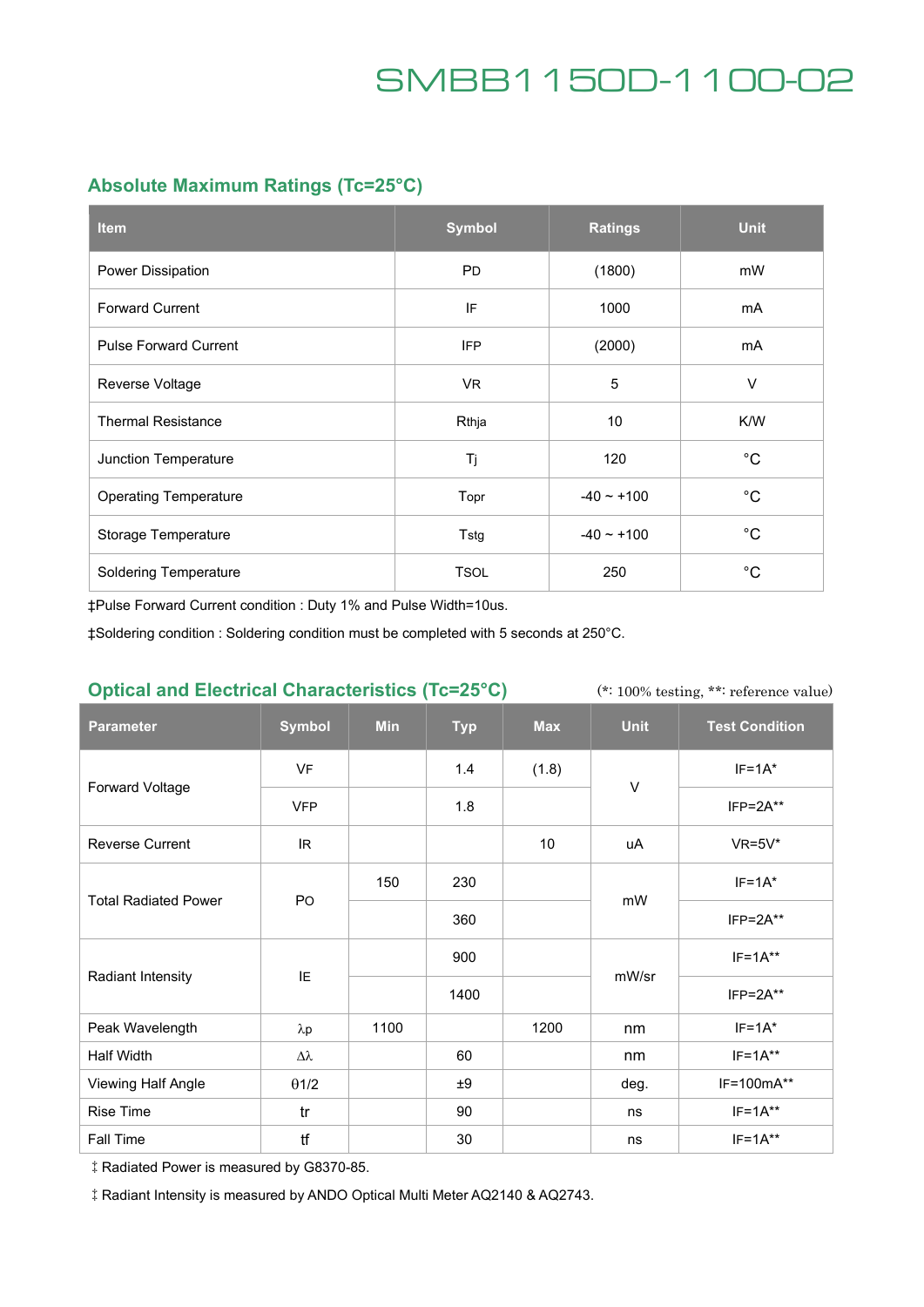### **Typical Characteristic Curves**



### **Forward Current - Forward Voltage**





**Allowable Forward Current - Ambient Temperature**

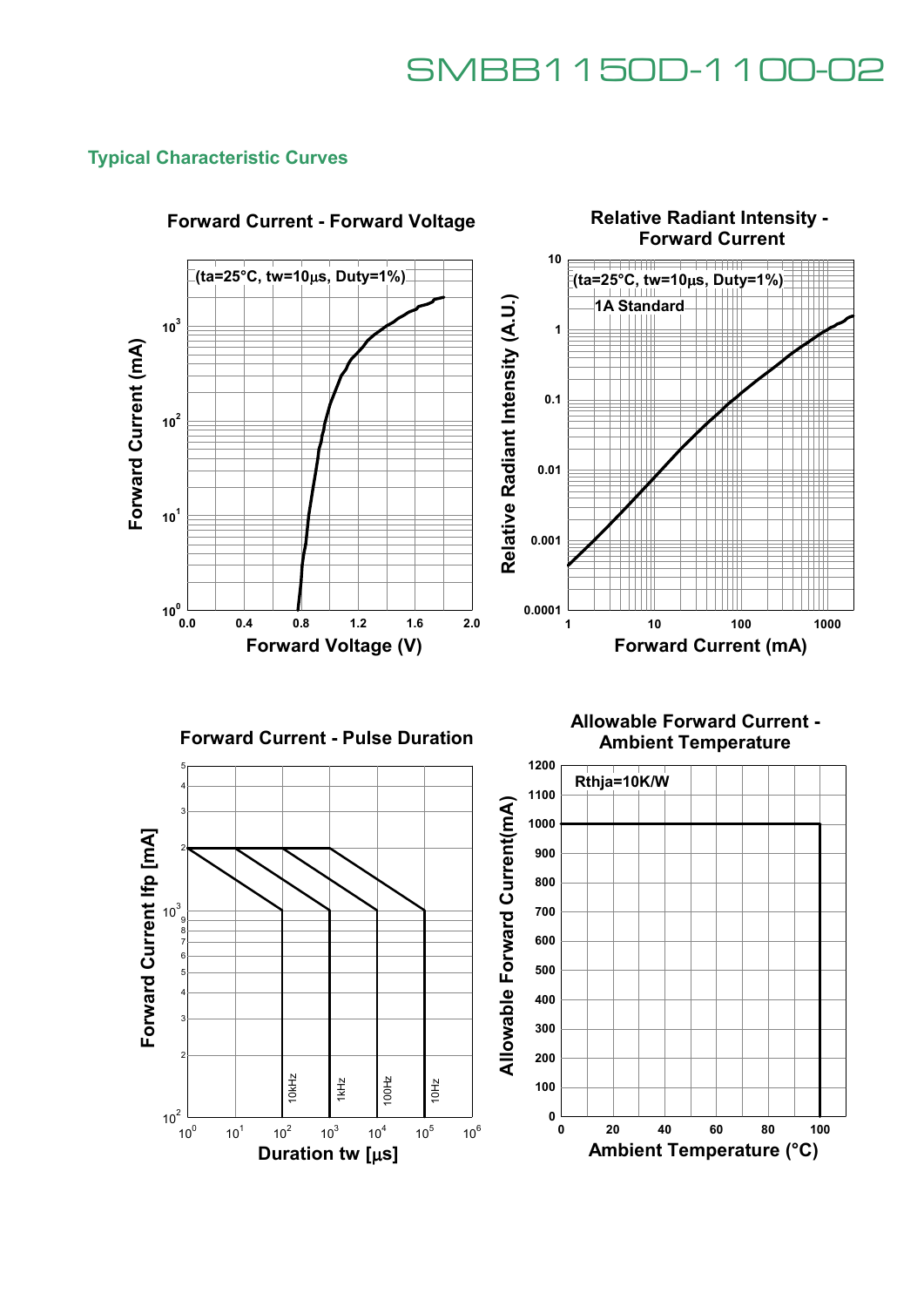

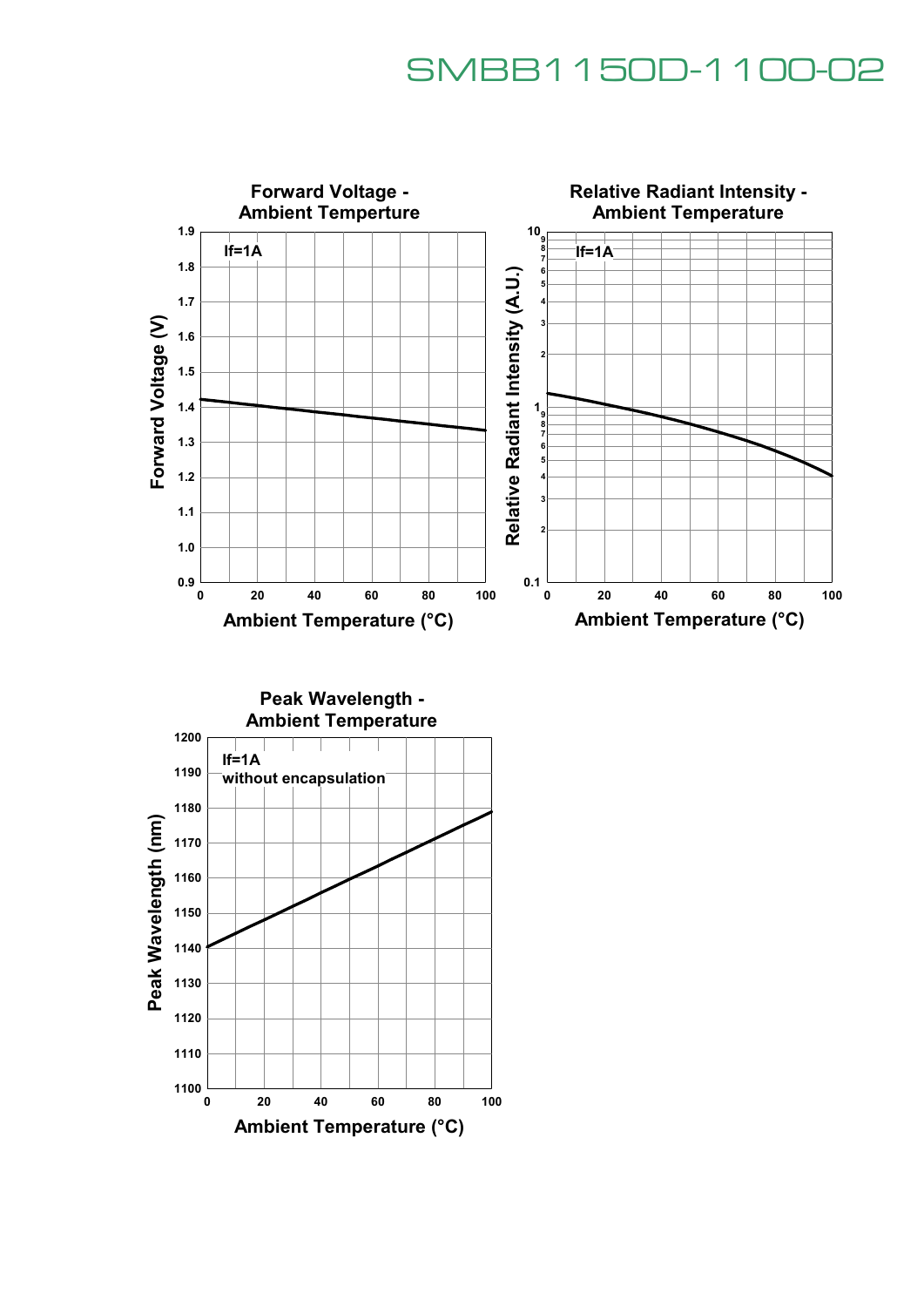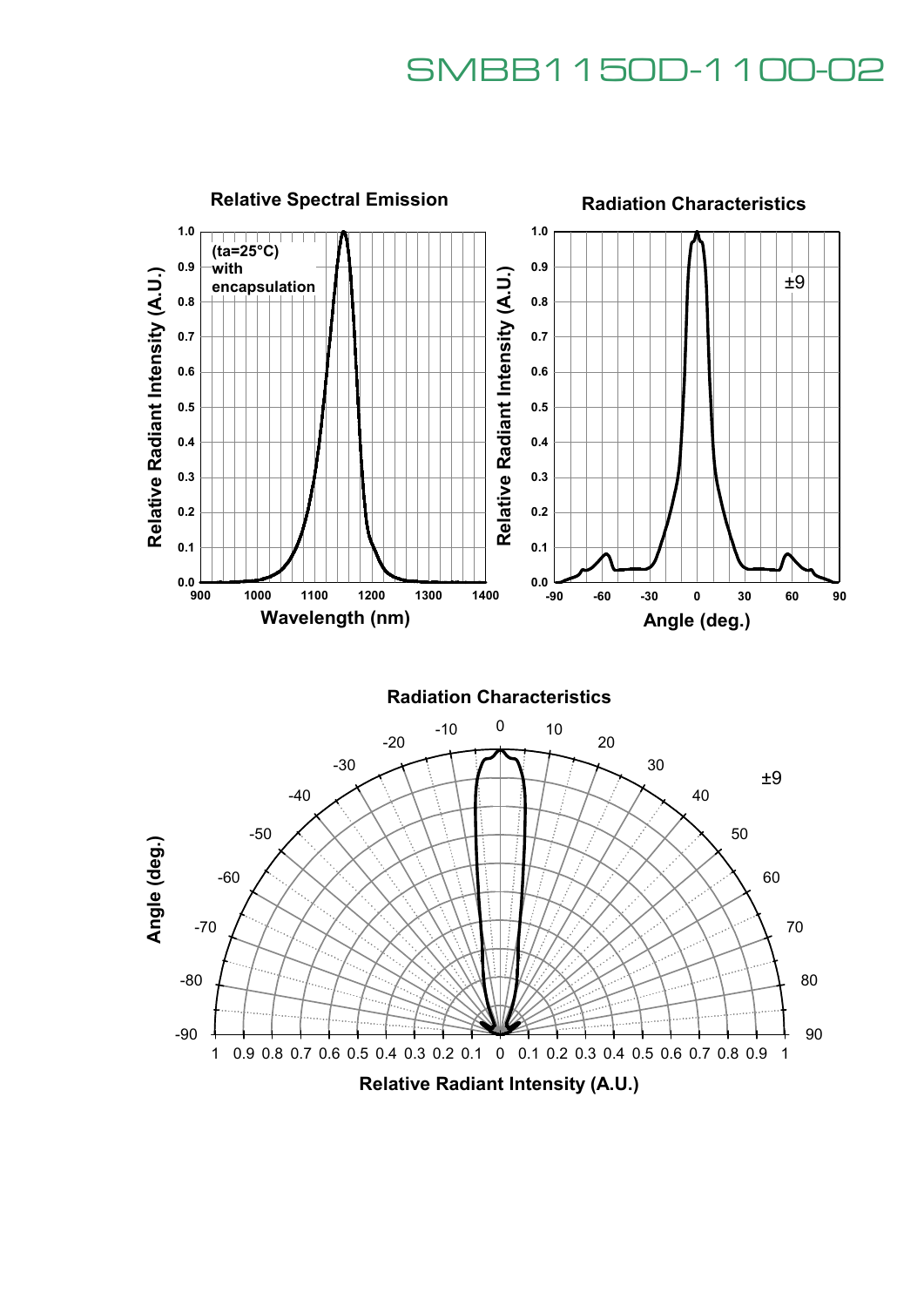## **Taping and Reel**



(Unit : mm)

Reel Size: 1000pcs

The tape packing method complies JIS C 0806-3.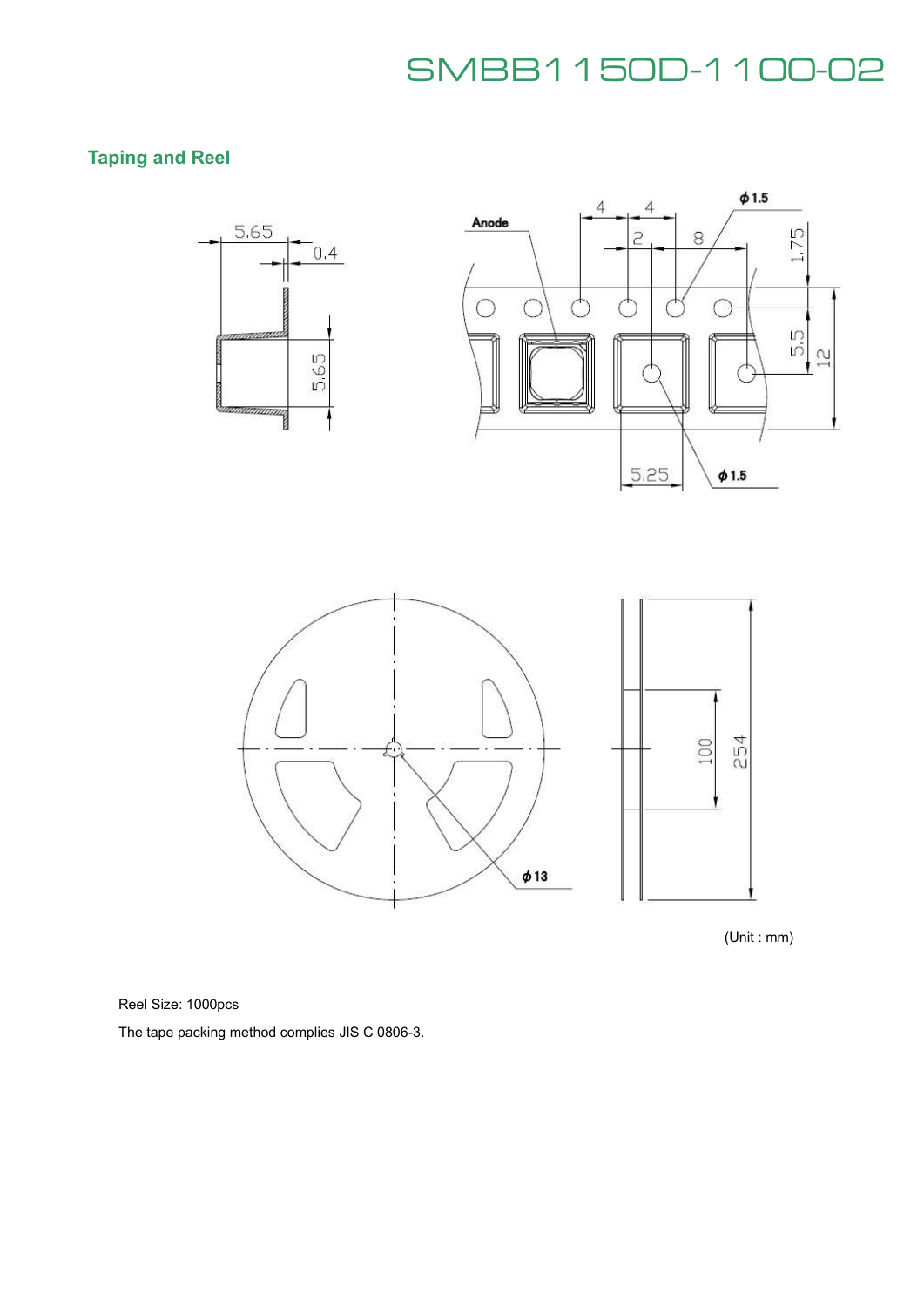## **Recommended Reflow Soldering Profile**

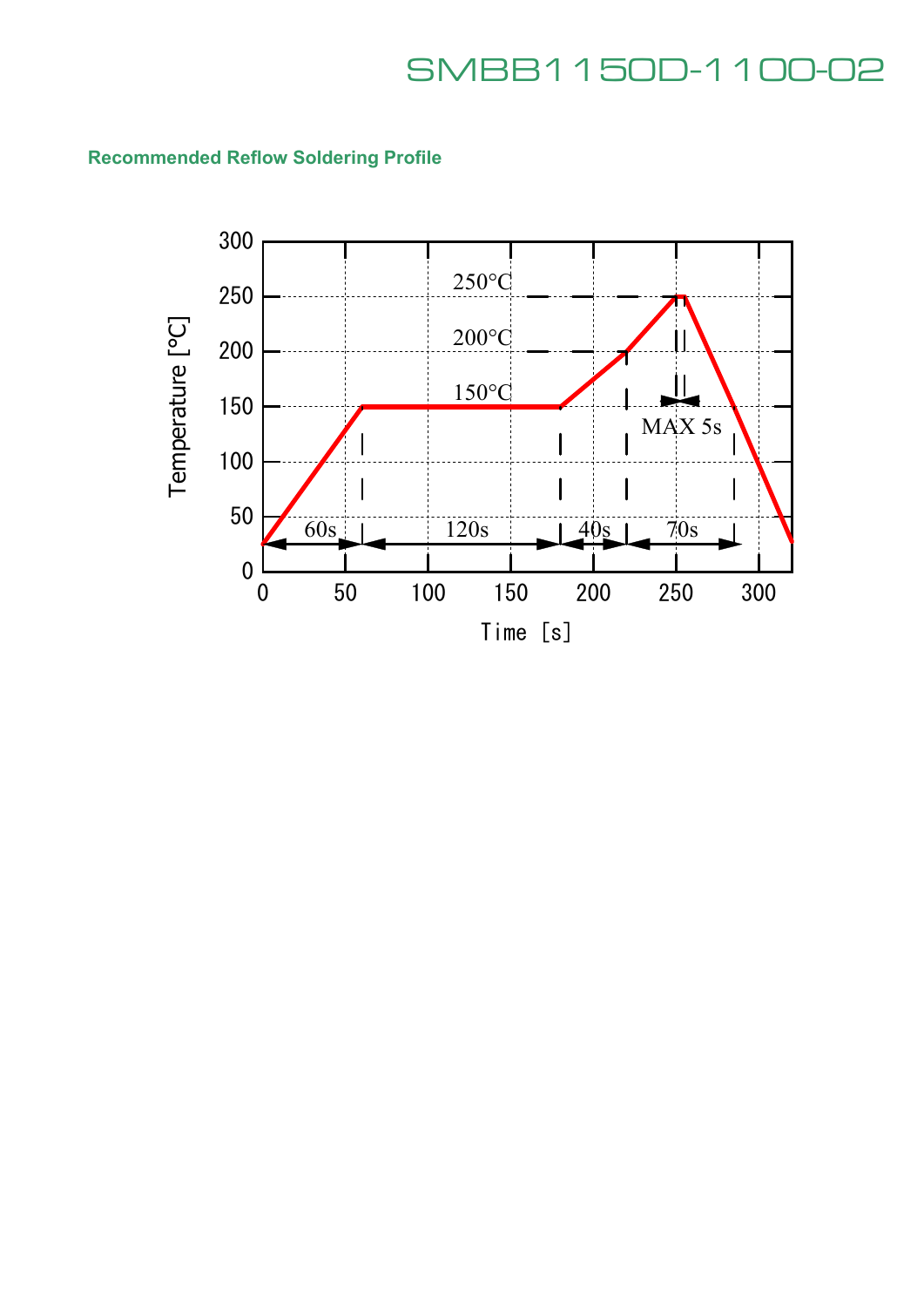### **Wrapping**

Moisture barrier bag aluminum laminated film with a desiccant to keep out the moisture absorption during the transportation and storage.

### **SMD LED storage and handling precautions**

#### **Storage Conditions before Opening a Moisture-Barrier Aluminum Bag**

- Before opening a moisture-barrier aluminum bag, please store it at <30°C, <60%RH.
- Please note that the maximum shelf life is 12 months under these conditions.

#### **Storage Conditions after Opening a Moisture-Barrier Aluminum Bag**

- After opening a moisture-barrier aluminum bag, store the aluminum bag and silica gel in a desiccator.
- After opening the bag, please solder the LEDs within 72 hours in a room with 5 30°C, <50%RH.
- Please put any unused, remaining LEDs and silica gel back in the same aluminum bag and then vacuum-seal the bag.
- It is recommended to keep the re-sealed bag in a desiccator at <30%RH.
- The 72-hour- long floor life does not include the time while LEDs are stored in the moisture-barrier aluminum bag. However, we strongly recommend to solder the LEDs as soon as possible after opening the aluminum bag.

### **Notes about Re-sealing a Moisture-Barrier Aluminum Bag**

 When vacuum-sealing an opened aluminum bag, if you find the moisture-indicator of the silica gel has changed to pink from blue (indicating a relative humidity of 30 % or more), please do not use the unused LEDs, the aluminum bag, or the silica gel.

### **Notes about Opening a Re-sealed Moisture-Barrier Aluminum Bag**

 When opening a vacuumed and re-sealed aluminum bag in order to use the remaining LEDs stored in the bag, if you find that the moisture-indicator of the silica has changed to pink, please do not use the LEDs.